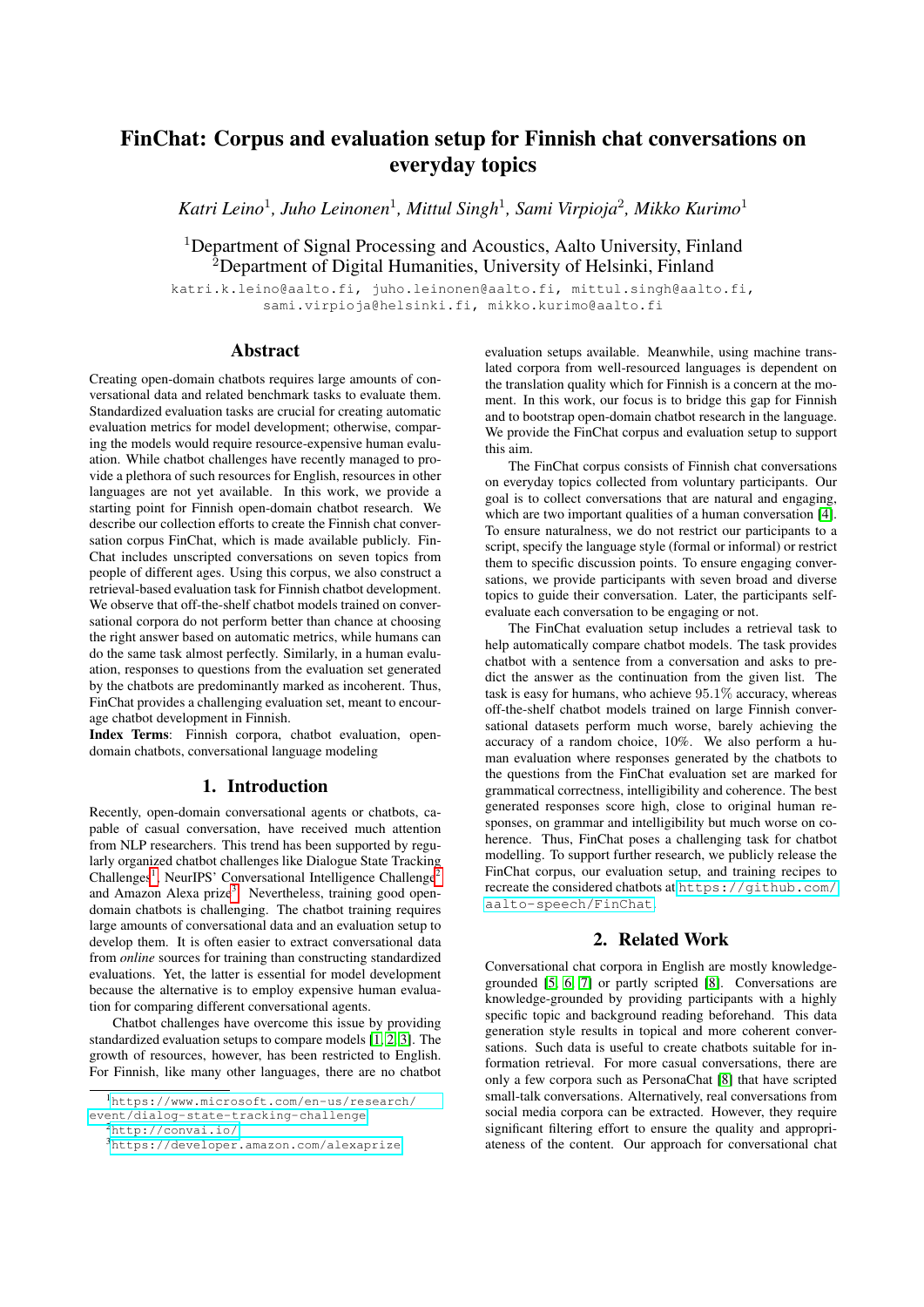corpus is to collect diverse casual conversations by not restricting the content and only providing a broad topic as guidance. We also promote diversity by having participants of different ages and giving them the freedom to converse with the conversational language they use in real life. Additionally, we aim for longer conversation by providing participants more time. In most of the above data sets, the length of the conversation are often short with only 5-8 turns except for Topical-Chat [\[5\]](#page-4-3) that has 20 turn conversations. In comparison, the FinChat corpus has conversation length of 14 turns on the average.

Crowd-sourcing is a popular option to gather chat conversations because it gives easy access to a large amount of participants, and the content of the conversation can be controlled for quality. Unfortunately, all languages are not well represented in the crowd-sourcing platforms, and therefore, gathering substantial amounts of data for them is challenging. As this concerns Finnish as well, we created a collection setup and recruited volunteers to have a casual chat with each other.

For chatbot evaluation, using perplexity, cross-entropy, and translation metrics such as BLEU [\[9\]](#page-4-7), METEOR [\[10\]](#page-4-8), ROUGE [\[11\]](#page-4-9), are straightforward to calculate, but show little correlation with human evaluation [\[12,](#page-4-10) [13\]](#page-4-11). Besides, PersonaChat corpus introduced hits@1/N, which is the success rate of predicting the correct reply out of  $N - 1$  random sentences. N-choose-k [\[14\]](#page-4-12) could be seen as an extension of hits metric, where it is enough for the correct response to appear in top-k. In our work, we employ these different metrics to evaluate chatbots on the evaluation task.

In conversation modeling, most recent advances employ Transformer models [\[15,](#page-4-13) [16\]](#page-4-14). However, many present approaches still use RNN-based encoder-decoder architecture [\[17,](#page-4-15) [18\]](#page-4-16). In our work, we test off-the-shelf systems from both these two approaches on the FinChat evaluation task.

## 3. FinChat dataset

FinChat corpus provides a set of natural, diverse and engaging conversations on seven topics collected from voluntary participants. To promote natural conversations, we did not provide any scripts to the participants except for the one-word topics. This way, they could steer the content of the conversation based on their knowledge of that topic. In our study, the participants were of different ages and belonged to different academic backgrounds. They also have minimal restrictions on language and conversation style to allow collection of diverse conversation styles. Each conversation is self-evaluated by the participants for engagingness. In this section, we first describe the details on the setup of the collection effort and instructions given to the participants, and then provide essential statistics of the dataset.

#### 3.1. Collection Setup

For Finnish, crowd-sourcing platforms could not be used due to the lack of native speakers on them. We also tried machine translating PersonaChat, but the results were of poor quality and even incoherent at times. Instead, we setup a chat server<sup>[4](#page-1-0)</sup> and invited voluntary participants for the collection effort. The participants were Finnish natives in three age-based user groups: high school students (16-19 years), university students (20-25 years) and university staff (25 years or above).

The data was collected in multiple sessions, where each session had participants from the same group. In each session, participants were paired randomly and used fake names to main-

<span id="page-1-1"></span>Table 1: *FinChat data statistics: the number of conversations (Conv), messages (Mes), and words and the rate of interesting conversations for each topic and group. The groups are university staff, university students and high school students (HS)*

| <b>Topics</b>      | Conv | Mes   | Words  | Interesting |
|--------------------|------|-------|--------|-------------|
| <b>Sports</b>      | 24   | 1.054 | 5,703  | $77\%$      |
| Literature         | 15   | 655   | 3.179  | 61 %        |
| TV                 | 15   | 900   | 4.132  | 71%         |
| Traveling          | 12   | 463   | 4.418  | 83%         |
| Food               | 9    | 240   | 2,140  | 78%         |
| Movies             | 7    | 209   | 1,546  | 57 %        |
| Music              | 4    | 149   | 1,263  | 100 $%$     |
| Univ. staff        | 41   | 1,526 | 12.700 | $77\%$      |
| Univ. students     | 10   | 239   | 2,769  | 85 %        |
| <b>HS</b> students | 34   | 1.863 | 6,733  | 66 %        |
| All                | 86   | 3.630 | 22,210 | 74 %        |

<span id="page-1-2"></span>Table 2: *Group statistics: The number of conversations (Conv), the average word length, the average number of messages in each conversation (Mes / Conv), the number of words in each message (Words / Mes), and the rate of interesting conversations in each age group.*

| Groups         | Word length | Mes / Conv | Words / Mes |
|----------------|-------------|------------|-------------|
| Univ. staff    | 6.0         | 37.2       | 8.3         |
| Univ. students | 5.5         | 23.9       | 11.6        |
| HS students    | 5.0         | 54.8       | 3.6         |

tain anonymity. At the beginning of the session, participants were given a topic to discuss. They were also instructed to (1) not reveal any personal information, (2) ask one question at the time and wait for their partner's reply, (3) use conversational language, and (4) not use any abusive language. After chatting 10-15 minutes, conversation partners were switched and a new topic was given. In a session, each participant had two or three conversations. After each conversation, participants self-evaluated their conversation with a questionnaire. The specific questions are reported in Figure [1.](#page-2-0) In the case of violating the instructions related to personal information, the data was anonymized following GDPR.

### 3.2. Statistics

FinChat corpus contains conversations with message timestamps, sender's id, and metadata information. The metadata includes information on participant id, age group, topic, and questionnaire results. Table [1](#page-1-1) shows the conversation statistics for each topic and for each user group. The number of conversations on each topic varies because of different number of topics and participants per session. The corpus has 86 conversations with 3,630 messages, 22,210 words with the average word length of 5.6, and on the average 14 turns per each conversation.

User group statistics are reported in the Table [2.](#page-1-2) The majority of the participants were university staff and high school students. It is possible to see interesting differences between these two groups. High schools student sent more messages than other groups. However, their messages were a lot shorter and they used smaller words than other participants. They were also more unsatisfied with the conversations: only 66% reported that their conversation was interesting. In contrast, university staff and students rated 77% and 85% of their conversations in-

<span id="page-1-0"></span><sup>4</sup><https://github.com/sdelements/lets-chat>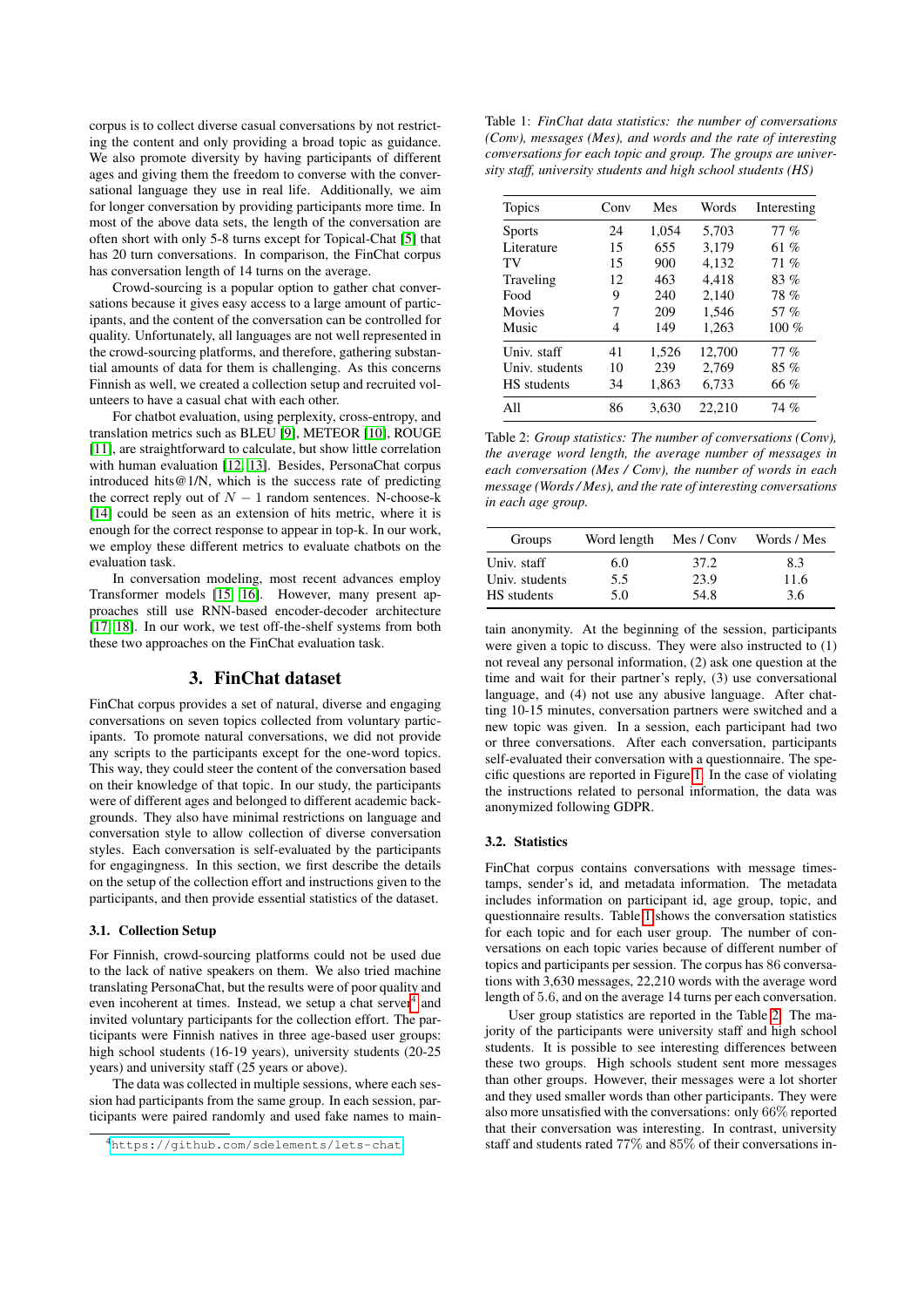<span id="page-2-0"></span>

Figure 1: *Questionnaire results.*

teresting. Based on the informal feedback, high school students struggled more on keeping the conversation going, which could partly explain the results. Adults, on the other hand, seemed to enjoy their time talking with others. High school students also tended to go off-topic more often than other groups. In the whole corpus, 21.5% of the conversations contained other than the given topic.

As we wanted to collect engaging conversations, the participants were asked to evaluate their conversations by filling a questionnaire. The questions and results of the questionnaire are summarized in Figure [1.](#page-2-0) 86.5% of the conversations were rated as enjoyable by either one or both the participants, and thus, we were able to collect engaging conversations. We also asked the participants to answer who asked more questions and who led the conversation. 68% of the participants answered in the same way for both questions. In 84% of the cases, participants agreed who was asking more questions. However, conversation attendees did not often agree on who led the conversation, as only in 44% of the cases they agreed on this aspect.

<span id="page-2-2"></span>Table 3: *Evaluation data statistics: the number of conversations (Conv), messages (Mes), and words for each topic.*

| <b>Topics</b> | Conv | Mes | Words |
|---------------|------|-----|-------|
| <b>Sports</b> | 4    | 200 | 966   |
| Literature    | 2    | 74  | 300   |
| TV            | 2    | 77  | 573   |
| Traveling     | 2    | 55  | 620   |
| Food          | 6    | 140 | 1,311 |
| Music         | ٦    | 103 | 935   |

### 3.3. Evaluation setup

Before extracting the evaluation set, we fuse a user's consecutive messages. Then, we select adjacent sentences, which now belong to two different users, that both have more than ten characters. From this set, we select a hundred sentence pairs for every user group. Human evaluators inspected these sentence pairs discarding pairs which are not discernible among false alternatives. The filtered sentence pairs, a total of 226, are utilized for evaluation, as described in Section [4.2.](#page-2-1) The corresponding conversations form the evaluation set, details of which are presented in Table [3.](#page-2-2)

## 4. Chatbot evaluation

In this section, we present the chatbot models used in our study and automatic evaluation metrics to evaluate them. We also describe the evaluation setup to compare these models and conduct a human evaluation to understand their limitations.

#### 4.1. Models

We utilize two popular architectures to train our chatbot models: the encoder-decoder (ED) based model [\[19\]](#page-4-17) and the Transformer based model [\[8,](#page-4-6) [15,](#page-4-13) [20\]](#page-4-18). In the encoder-decoder model, both the encoder and decoder are 2-layered bidirectional gated

<span id="page-2-4"></span>Table 4: *Mean scores with a standard deviation of human evaluation of question-answer pairs generated by Encoder-Decoder (ED) and Transformer models trained with OpenSubtitles (OS) and Suomi24 (S24) data sets.*

|                 | Human evaluation score |                 |                 |  |  |
|-----------------|------------------------|-----------------|-----------------|--|--|
| Model           | Intelligible           | Coherence       | Grammar         |  |  |
| ED OS           | $4.51 \pm 1.19$        | $1.83 + 0.39$   | $4.35 \pm 1.10$ |  |  |
| <b>ED S24</b>   | $4.10 + 0.87$          | $1.67 \pm 0.19$ | $3.95 \pm 0.97$ |  |  |
| Transformer OS  | $2.38 + 0.92$          | $1.28 + 0.43$   | $2.57 \pm 0.66$ |  |  |
| Transformer S24 | $1.95 + 0.07$          | $1.33 + 0.20$   | $2.03 + 0.34$   |  |  |
| Human           | $4.97 + 0.70$          | $4.85 + 0.75$   | $4.47 + 0.86$   |  |  |

recurrent units (GRU) [\[21\]](#page-4-19) with 500 neurons, with a dropout of 0.2. The decoder applies global attention [\[19\]](#page-4-17) with dot alignment function and softmax output layer. Masked negative loglikelihood loss is used with Adam [\[22\]](#page-4-20) optimizer. The learning rate is 0.0001, and the gradient clipping value is 50. Our Transformer model uses a language modeling task similar to Hugging Face's ConvAI2 submission [\[8,](#page-4-6) [20\]](#page-4-18). The encoder part of the model has four layers with 400 neurons, four attention heads and a 0.2 dropout. To predict the actual word, a linear layer with log softmax is applied. The loss function is the negative log-likelihood and the optimizer is Adam with a learning rate of 0.00001 and gradient clipping of 0.5. For chatbot training, we modify the recipes from [\[23,](#page-4-21) [24\]](#page-4-22) to work with subword units generated using Morfessor [\[25,](#page-4-23) [26\]](#page-4-24), which are essential for modeling an agglutinative language like Finnish.

We train each of these models on two different Finnish corpora that can be considered out-of-domain with respect to FinChat, but still include conversational language: Suomi24 (S24) corpus [\[27\]](#page-4-25), based on extracted messages from a popu-lar Finnish conversation forum, and OpenSubtitles<sup>[5](#page-2-3)</sup> (OS) corpus [\[28\]](#page-4-26). We form a one million sentence subset from the original corpus.

#### <span id="page-2-1"></span>4.2. Experiments

We setup a prediction task where the first sentence of an evaluation sentence pair is fed to the model. The output can then be evaluated using character-based cross-entropy averaged over all the next sentences (CE), character n-gram F-score (chrF) [\[29\]](#page-4-27), hits@1/N, and N-choose-k [\[14\]](#page-4-12) with  $N = 10$  and  $k = 5$ (10C5). We calculate the CE for the next sentence in the pair and average it across all pairs. The chrF score [\[29\]](#page-4-27) compares the model-generated next sentence with the correct sentence on a character n-gram basis. For hits@1/10 and 10-choose-5, we use the pair's first sentence as the question and create a possible answer set by mixing the pair's correct next sentence with randomly chosen nine other sentences from the evaluation. 24.7% generated questions did not have a clear, correct answer and were removed manually. Given the question, the chatbot chooses from the answer list. For ranking and predicting the sentences in the list, we use their cross-entropy value assigned by chatbot given the question.

Humans tested the question and answer set with 95.1% accuracy. According to feedback from human evaluators, some considered the task challenging regardless of the high accuracy, and many had to think of the context and use style cues to deduct the correct sentence. From both Suomi24 and OpenSubtitles, we separated a development set from a held-out set and correspondingly generated one thousand question-answer pairs as

<span id="page-2-3"></span><sup>5</sup><http://www.opensubtitles.org/>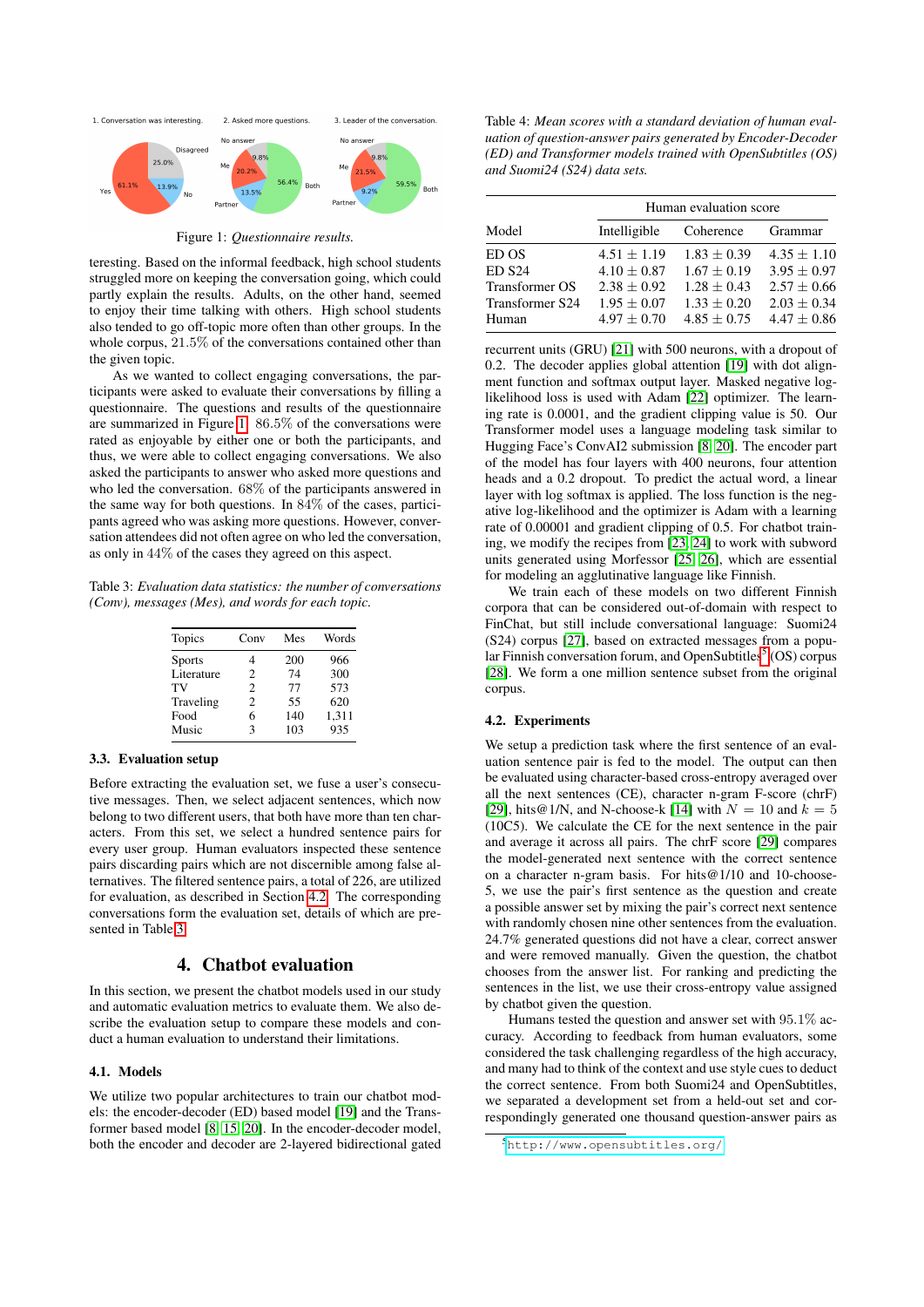<span id="page-3-1"></span>Table 5: *Results of automatic metrics for Encoder-Decoder (ED) and Transformer models trained with OpenSubtitles (OS) and Suomi24 (S24) data sets. For each training set, the models are evaluated on the corresponding development set and the FinChat evaluation set.*

|             |                 | Development set (S24 or OS) |        |              | FinChat evaluation set |       |        |              |       |
|-------------|-----------------|-----------------------------|--------|--------------|------------------------|-------|--------|--------------|-------|
| Model       | Train data      | СE                          | chrF   | hits $@1/10$ | 10C <sub>5</sub>       | CЕ    | chrF   | hits@ $1/10$ | 10C5  |
| Transformer | S <sub>24</sub> | 0.847                       | 0.132  | 0.126        | 0.532                  | 1.143 | 0.104  | 0.0619       | 0.469 |
|             | OS              | 0.701                       | 0.132  | 0.100        | 0.499                  | 1.36  | 0.0889 | 0.0664       | 0.527 |
| Encoder-    | S <sub>24</sub> | 1.07                        | 0.0943 | 0.141        | 0.607                  | 1.30  | 0.0787 | 0.0973       | 0.540 |
| Decoder     | OS              | 0.993                       | 0.0813 | 0.103        | 0.518                  | 1.53  | 0.0554 | 0.0841       | 0.496 |

FinChat.

Ten human evaluators also evaluated the chatbot models. They were shown ten questions and were asked to score the model-generated answers for each question on three metrics: 1) *intelligible*: the answer is an understandable sentence in some context, 2) *coherence*: sentence answers the question and 3) *grammar*: the sentence is the grammatically correct form. The standard scale from 1 (very poor) to 5 (very good) was used. Original answers were rated in the same manner.

#### 4.3. Results

According to human evaluation scores in Table [4,](#page-2-4) encoderdecoder models surpass transformers in every metric, with the model trained on OpenSubtitles data being marginally better than the one trained on Suomi24. The evaluation also suggests that encoder-decoder models can generate intelligible and grammatically correct sentences, but they do not predict coherently based on the previous message. The ED model trained with OpenSubtitles received the best scores among all the models. On the other hand, transformer models perform poorly in every human evaluation metric: they often produced unintelligible answers and nonsense words.

Despite the problems in text generation, the Transformer models are competitive with encoder-decoder models in terms of the automatic evaluation metrics based on development sets. These results are shown in Table [5.](#page-3-1) Cross-entropy results suggest that the Transformers had learned the domain of the training data better. They are also better in cross-entropy and chrF for the FinChat data. In contrast, the metric that shows encoder-decoders as better is hits@1/10. With Transformers, the correct reply is less probable than by chance, suggesting they have learned a wrong model of a conversation. While encoder-decoders do not produce coherent reactions to previous messages either, the probability distribution they have modeled might be more accurate. In 10-choose-5, there might be so many wrong sentences that the correct one easily ends up at the top half, but with hits@1/10, some learning needs to take place.

## 5. Discussion

While this paper had success with hits@1/N evaluation metric, the problem of automatically evaluating chatbots is far from solved, and we will continue to develop better automatic metrics for chatbot evaluation. The hits@1/N results showed a clear difference between encoder-decoders and Transformers, which suggests that curated metrics are valuable. Generating the evaluation set automatically, and then using automatic metrics with it, does not seem feasible at the moment.

FinChat is a challenging data set because of the free nature of the conversations. The messages are not strictly organized as question-answer pairs, as it is common in the more restricted and scripted chats. The messages do not always answer to the

previous message but may refer to statements in the conversation history.

Recruiting volunteers to generate chat conversation instead of funded crowd-sourcing is difficult and time-consuming. However, we managed to collect a corpus with size adequate to be used as an evaluation set. Unfortunately, a lot larger data set would be needed for training chatbot models. In the future, we will continue expanding the data set in order to provide also training material for the models. We will also aim to balance topics and possibly introduce new topics. In addition, we are interested in including older participants to have a more versatile data set, as the way people discuss over chat differs a lot based on their age and background. We also aim to include new metrics that would correlate better with human evaluation and measure longer conversation history. New metrics will be necessary, especially when more advanced models are developed. Furthermore, additional work needs to be put into modeling. Using a much larger pre-trained Transformer model and fine-tune it with the chat corpus is the obvious next step. The current models, both Transformers and encoder-decoders, might also benefit from more thorough hyper-parameter tuning. In addition, more advanced decoding methods have recently shown promising results for increasing coherence and engagingness [\[30,](#page-4-28) [31\]](#page-4-29). Finally, since FinChat has topical information, fusing that to the models is an exciting avenue.

# 6. Conclusion

Other languages aside from English do not have an established evaluation setup for open-domain chatbot research. In this paper, we presented Finnish chat conversation corpus, FinChat, and showed that it could be used to evaluate open-domain chatbots. In our experiments, off-the-shelf chatbots based on encoder-decoder and transformer models performed much worse than humans on the FinChat evaluation task. Thus, Fin-Chat posed a challenging problem. We hope these resources will encourage further research on Finnish chatbots and inspire similar efforts in other languages.

## 7. Acknowledgements

We would like to thank all volunteers who participated in FinChat data collection and human evaluation studies. This work was supported by the Emil Aaltonen Foundation, Kone Foundation and the FoTran project, funded by the European Research Council (ERC) under the European Union's Horizon 2020 research and innovation programme (grant agreement No 771113).

## 8. References

<span id="page-3-0"></span>[1] A. H. Miller, W. Feng, A. Fisch, J. Lu, D. Batra, A. Bordes, D. Parikh, and J. Weston, "Parlai: A dialog research software platform," *arXiv preprint arXiv:1705.06476*, 2017.